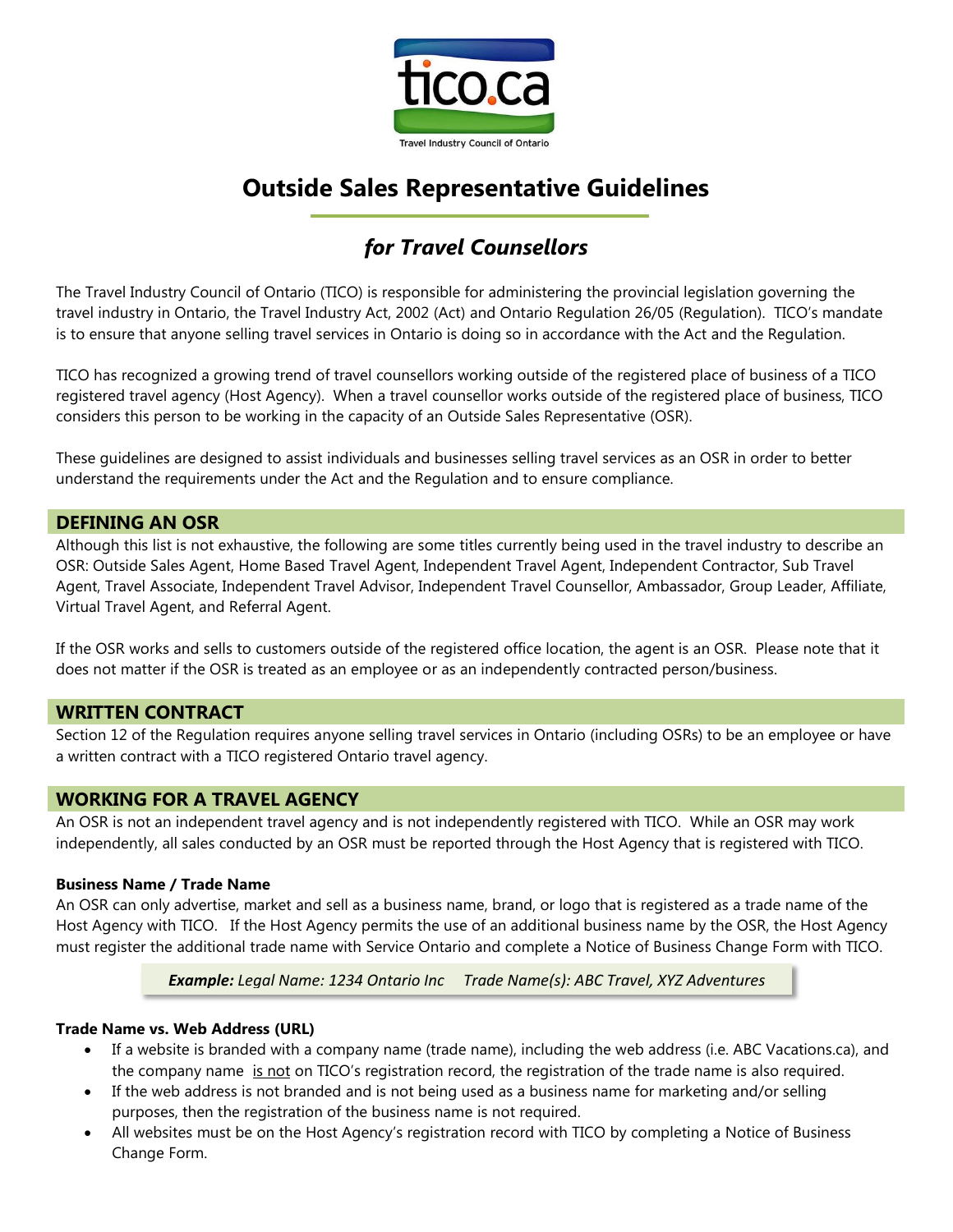## **Running another business?**

An OSR may be operating another business while also selling travel services for the Host Travel Agency. For example, a Wedding Planner may also sell travel services facilitating destination weddings and honeymoons. If this is the case, there are some additional guidelines which may apply: Special Interest Travel Guidelines and Event Planners Guidelines. Please visit [tico.ca/legislation-resources/industry-guidelines](http://www.tico.ca/legislation-resources/industry-guidelines.html) to learn more.

# **JURISDICTION**

## **Out of province OSR working with TICO Registrant**

All sales must be sold through the Host Agency. Although the OSR is located outside of Ontario, the OSR and Host Agency must comply with the Act and Regulation.

## **In-province OSR working with unregistered out-of-province travel agency**

An OSR is not permitted to sell through the out-of-province travel agency. Since the OSR is located in Ontario, all travel sales must go through a TICO registered travel agency.

# **EDUCATION REQUIREMENTS**

All OSRs selling travel services or counselling customers for the purpose of selling travel services must have passed TICO's Travel Counsellor Exam.

# **MULTIPLE AGENT ENVIRONMENT**

Another growing trend in the industry relates to OSRs employing or working with additional OSRs. Regardless of the business model, all OSRs in this business model are required to have a written contract directly with a Host Agency.

# **OPERATE FROM REGISTERED PREMISES**

An OSR must only provide services to customers at the customer's location. This may include the customer's home or a coffee shop, for example. Alternately, an OSR can make arrangements to meet with customers at the Host Agency's registered office location.

## **Can an OSR work from home?**

An OSR may use his or her home to organize and plan activities. However, section 6(1) of the Regulation prohibits an OSR from using his or her home to meet with customers. Customers cannot be invited directly or passively to the OSRs home to conduct travel business.

If the home is being used as an office location (i.e. to meet with customers), it must be registered as a branch office of the Host Agency.

# **Can an OSR work from a separate commercial location?**

If a commercial location is being used to conduct travel business, a branch office must be registered to the Host Agency.

# **DISCLOSURE TO CUSTOMERS**

Section 36 of the Regulation requires that a travel agent disclose certain information to a customer before completing a travel sale. This requirement must be met whether the travel agent is dealing with the customer in person, on the phone or over the internet. An OSR must also comply with this requirement.

# **INVOICES & RECEIPTS**

An OSR, after selling travel services to a customer, is required to promptly provide the customer with an invoice/receipt. Section 38(1) of the Regulation outlines the details that must be set out in the statement, invoice or receipt.

For more a more detailed breakdown on what is required for disclosure and invoicing, please review TICO's Disclosure & Invoicing Guidelines: [www.tico.ca/industry-info/disclosure-invoicing-requirements.html.](http://www.tico.ca/industry-info/disclosure-invoicing-requirements.html)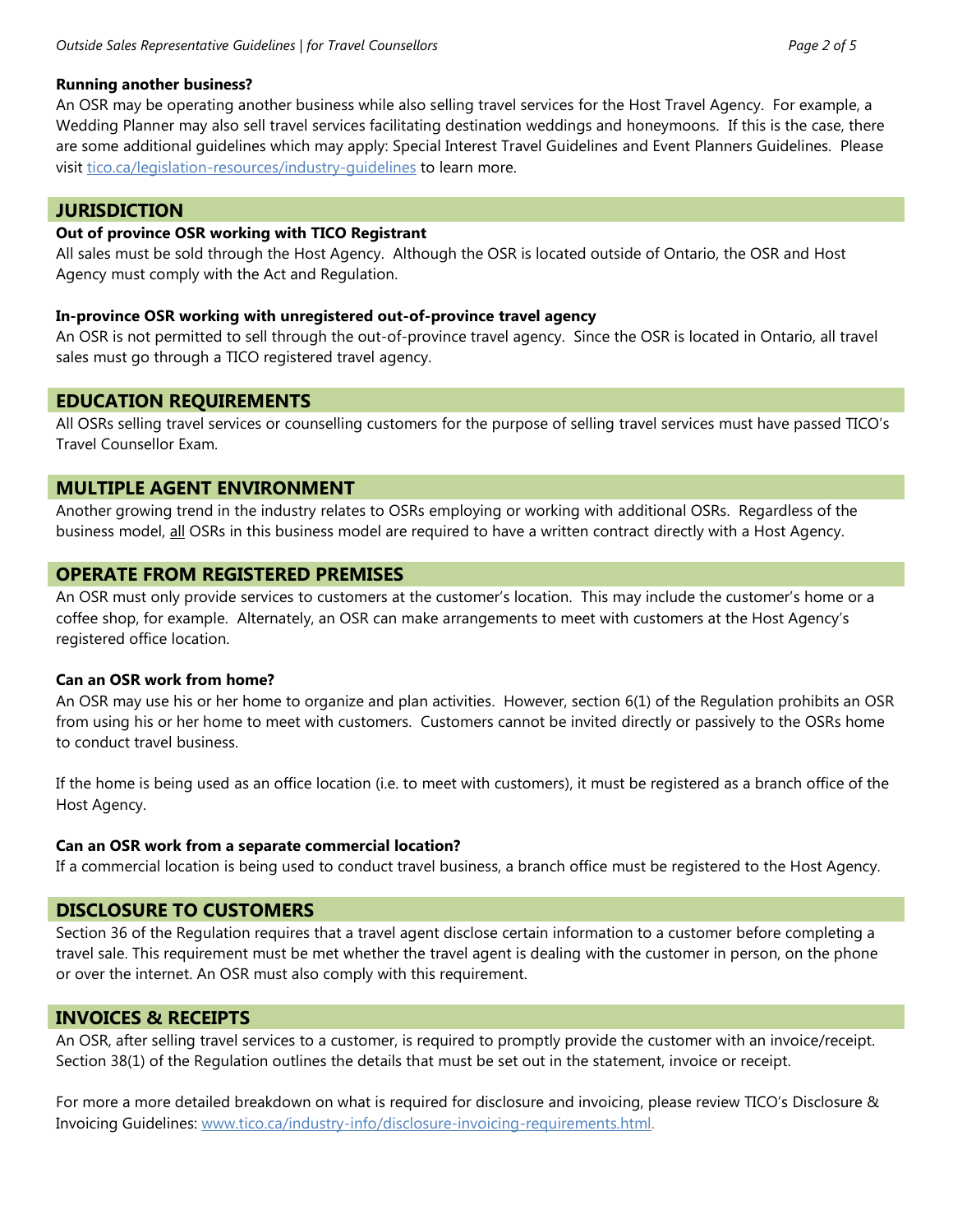# **HANDLING CUSTOMER PAYMENTS**

A TICO registered travel agency (Host Agency) is required to comply with the legislation for collecting customer monies, i.e. Trust Accounting. As such, any customer monies received by an Outside Sales Representative (OSR) must be made payable to the Host Agency in order to comply with the legislation.

Cheque payments must be paid to the order of the Host Agency and deposited directly to the Host Agency's Travel Industry Act Trust Account (Trust Account). For merchant accounts (Debit or credit card), all payments must also go directly to the Host Agency's Trust Account.

If an OSR accepts cash on behalf of the travel agency, the money must be promptly deposited directly to the Host Agency's Trust Account. The Regulation requires the customer payment to be deposited into the Trust Account within two banking days after receiving it.

There are also a wide variety of services available in the market for individuals or businesses to accept money from customers. The key requirement is that any form of payment must be set up to go directly to the Host Agency's Trust Account.

If a business/company credit card is used to purchase travel services from suppliers, the business/company credit card must be in the name of the Host Agency, i.e. Corporate Credit Card. OSRs cannot process transactions with their personal or separate business credit cards.

## **MARKETING & ADVERTISING**

Sections 31 – 35 of the Regulation relate to representations (advertisements). This includes but is not limited to business cards, flyers, newsletters, newspaper advertisements, websites and social media sites. An OSR that puts out an advertisement must comply with every aspect of the legislated advertising requirements. To review TICO's Advertising Guidelines, please visit: [www.tico.ca/industry-info/advertising-requirements.](http://www.tico.ca/industry-info/advertising-requirements.html)

## **Phone Numbers**

Whenever an OSR includes a phone number in a representation, the number must be a mobile number and not a home phone number. If the OSR has a dedicated business line, it must be associated with and approved by the Host Agency. Furthermore, the OSR must always display the Host Agency's main business telephone number in ads/representations.

#### **Social Media**

Social Media pages must show the Host Agency's registered business name, business address and TICO registration number. If an OSR includes a contact phone number, the page must also include the Host Agency's main business telephone number.

#### **Websites & Blogs**

All websites must comply with the requirements of the Regulation by including the Host Agency's business name, address, phone number and registration number.

If the web address is an independent domain, the URL must be registered as a website of the Host Agency by completing TICO's Notice of Business Change Form.

#### **Print Representations**

Business cards, stationary, flyers, leaflets, brochures, newspaper & magazine ads, promotional material

Print Representations must show the Host Agency's registered business name, business address and TICO registration number. If an OSR includes a contact phone number, the print representation must also include the Host Agency's main business telephone number. There are additional requirements if the representation includes a price or relates to a specific travel service. Please review TICO's Advertising Guidelines for more information.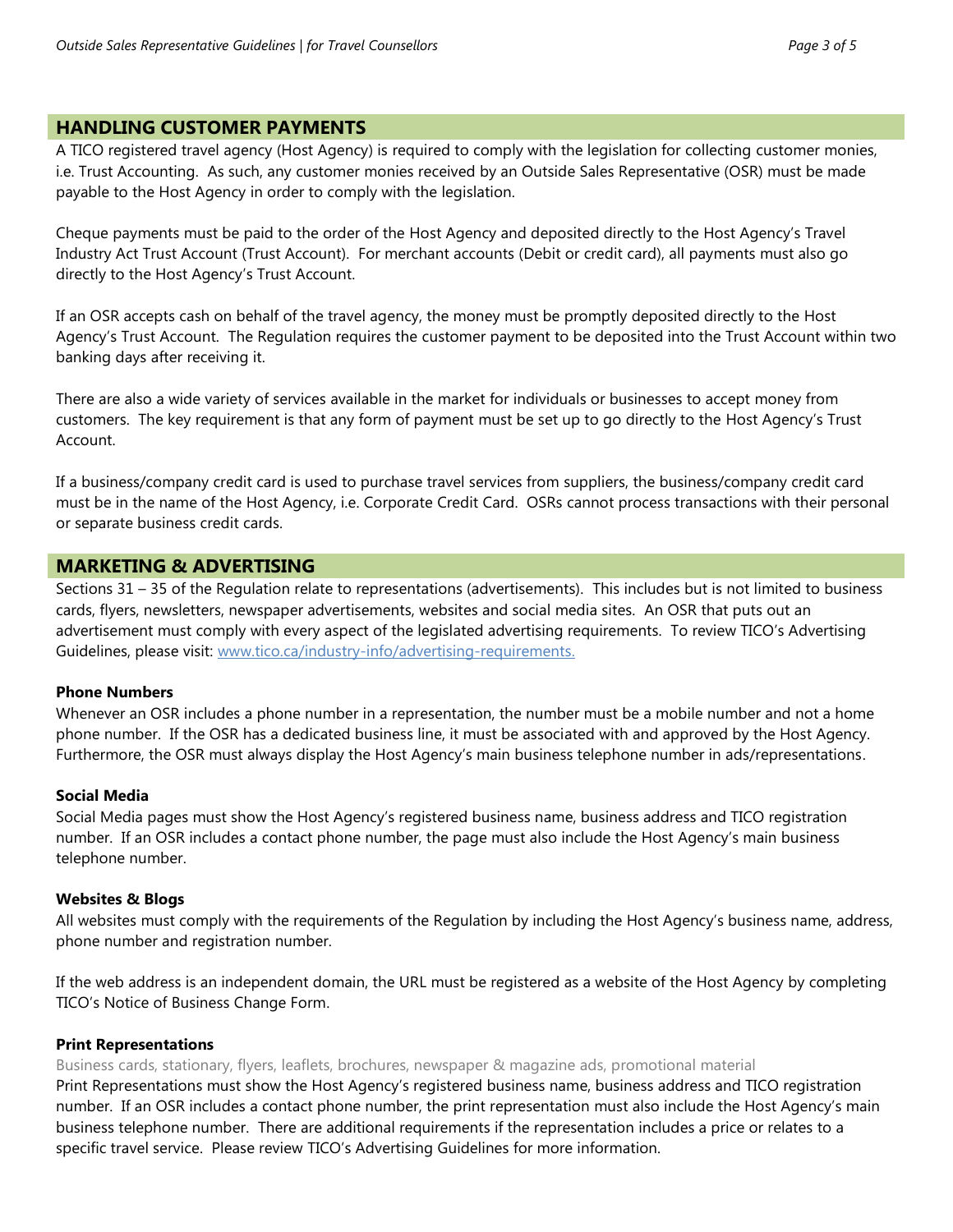#### **Limited Space Mediums**

Some representations such as billboards, bus boards, vehicle wraps, pens, key chains, luggage tags, trade show booth banners, and signs are a limited space medium. As such, there are certain details that are optional like the TICO registration number. However, the representation must only show a business name that is registered to the Host Agency and if the OSR includes a contact phone number, he or she must also include the Host Agency's main business telephone number.

## **BEST BUSINESS PRACTICES**

### **OSR Representing Multiple Agencies**

If the OSR is working for more than one agency at a time, the OSR should advise the Host Agencies because it may pose a conflict of interest.

#### **Service Area**

Sometimes, an OSR may be working in one area of the province but the Host Agency that he or she works through is located in another city. The OSR may wish to target and sell to customers in his or her respective area but this may be challenging because any advertisement made by an OSR requires the Host Agency's business address. To help with this, the OSR may include a description when making representations/advertisements by showing the area(s) he or she is servicing. For example, *"Serving the London area"* to clarify the address/location issue.

## **FAQ**

#### **Q. I have passed the exam, can I start selling travel?**

A. No, you must work with a TICO registered travel agency. A person selling travel services must be an employee or have a written contract with a TICO registered travel agency.

## **Q. I found a travel agency in another province that I want to work for but I live and work in Ontario, is this permitted?**

A. No, this is not permitted. Since you are living and working in Ontario, you must work through a TICO registered travel agency. Otherwise, the agency located out of the province would have to legally open a business and register with TICO to be able to operate in Ontario.

#### **Q. Can I work for more than one agency?**

A. The legislation does not prevent you from working for more than one travel agency. However, it is important that your customer is advised of the travel agency they are buying their travel services from and that you do not misrepresent yourself. It is also important that you disclose this to your Host Agencies as this may pose a conflict of interest.

#### **Q. Can I serve customers in my home office?**

A. Customers cannot be invited directly or passively to the OSR's home to conduct business relating to travel unless it is properly named as a branch office.

#### **Q. I'm an OSR, can I have my own website?**

A. Please check with your Host Agency to see if this is permitted. For more information, please review the Marketing & Advertising section of this document.